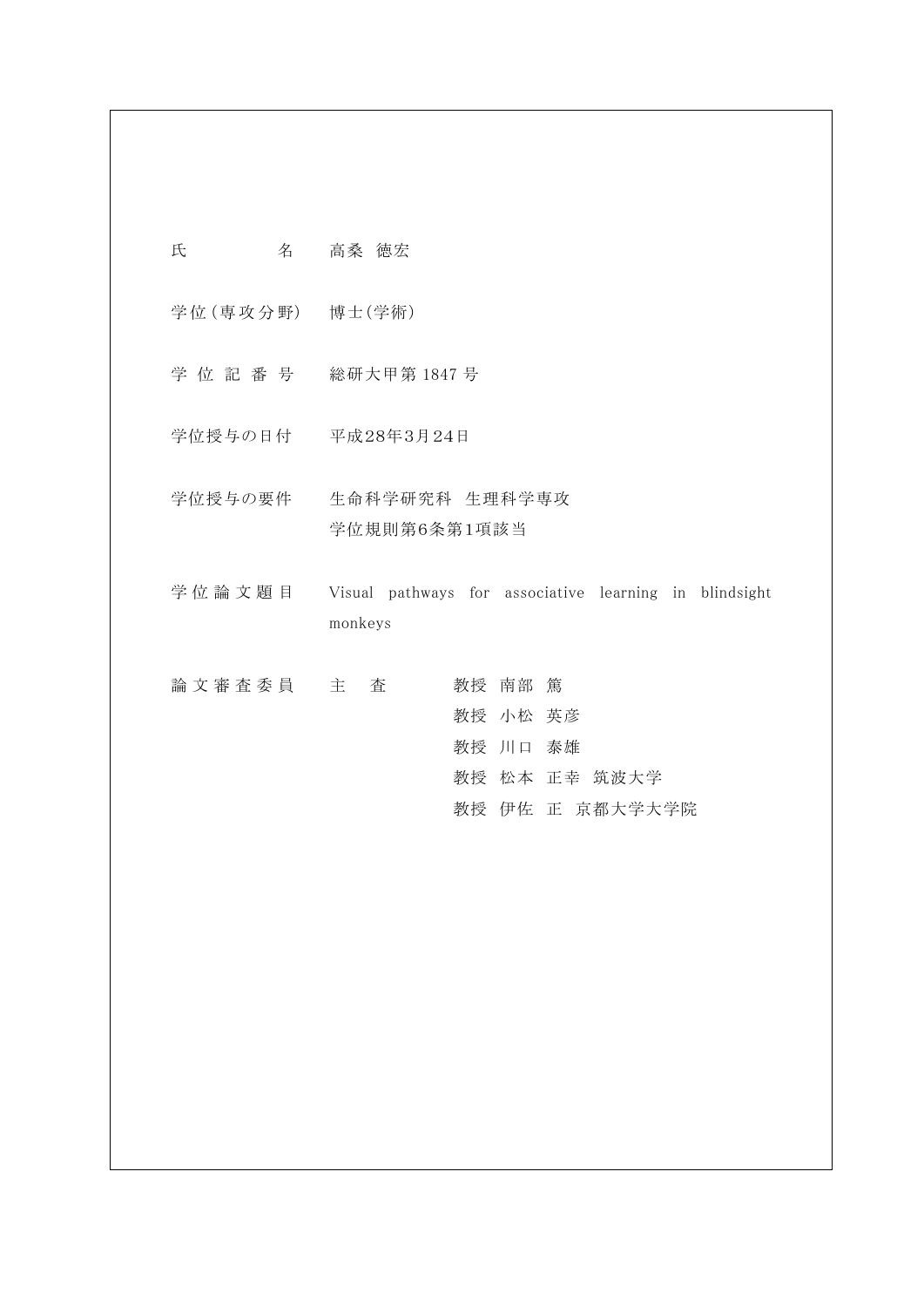## 論文内容の要旨

## Summary of thesis contents

Classical or Pavlovian conditioning is the way of learning the association between a reward-predicting (conditioned) stimulus (CS) and unconditioned reward (or punishment) (UCS). It is thought that midbrain dopamine (DA) neurons play a critical role in performing the associative learning. It has been proposed that DA neurons encode signal errors in reward prediction because DA neurons are initially activated by an unpredicted reward, but, when an association between a sensory predicting cue and reward is established, responses of DA neurons shift from the reward to the predicting CS. Under the later circumstances, the magnitude of DA response reflects the value of reward predicted by the CS.

Although these properties of DA neurons are well known, it is still unclear which pathways mediate the signals of reward predicting sensory cues to DA neurons. A recent study reported the existence of the direct pathway from superior colliculus (SC), a subcortical visual center, to DA neurons in the substantia nigra pars compacta (SNc). Because DA neurons are elicited by the visual stimulus with a short latency, it was hypothesized that the short latency visual CS responses in DA neurons could be mediated by the SC. To test this hypothesis might give a clue to understand how the reward value signal emerges in DA neurons.

In this study, I first trained three macaque monkeys with unilateral primary visual cortex (V1) lesions (a primate model of 'blindsight' in humans) in a Pavlovian conditioning task. It is known that after such damage to the V1, the visual awareness in the lesion-affected visual field is impaired. However some patients and monkeys with such lesion can localize the visual stimulus presented to the affected visual field. This phenomenon is called 'blindsight', in which the superior colliculus is known to function as the primary visual center. During fixation to the fixation point in the center of screen, the visual CS were presented to the lesion-affected visual fields. Two kinds of CSs were used; one predicting an immediate (0.7 or 1.3 after CS onset) and large reward (LR trial), while another predicting a delayed (1.5 s after CS offset) and small reward (SR trial). The CSs could be discriminated by their position (higher or lower) relative to the fixation point in the center of screen. The licking behavior was recorded to assess whether the monkeys learned the association between the CSs and subsequence reward.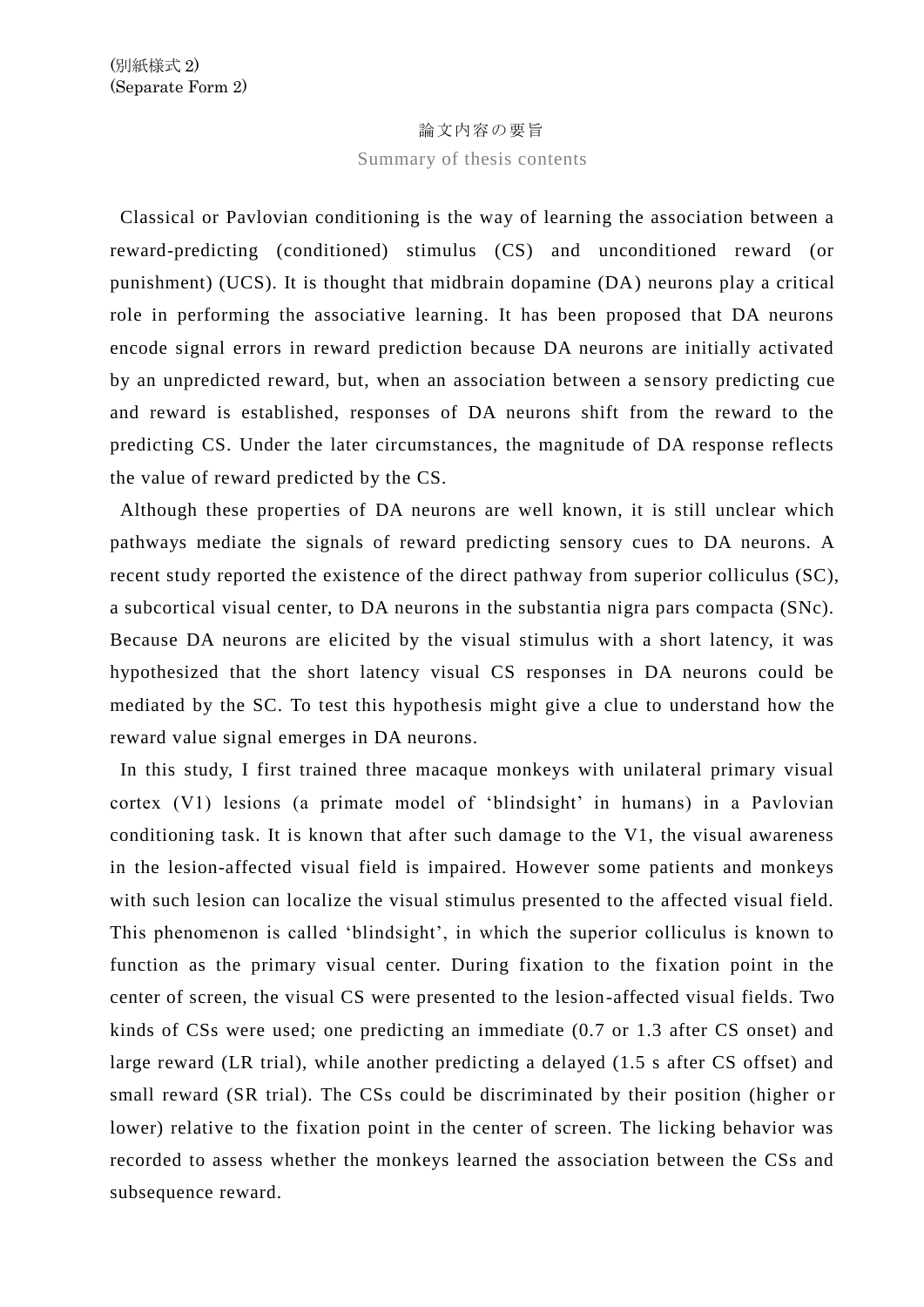If the licking responses occurred following CS presentation but before reward delivery, they were regarded as anticipatory, and their development would indicate that the Pavolvian conditioning was established by the visual CSs. Furthermore, to investigate the contribution of visual information via SC, I injected muscimol, a GABAA receptor agonist, into ipsi-lesional SC to reversibly inactivate the neuronal activity in SC. Then, the monkeys could not perform the anticipatory response. These results indicated that the visual information via SC was used for performing the anticipatory licking.

When the visual CSs were presented in the lesion-affected visual field, short latency phasic responses to CSs were observed in all the recorded DA neurons. Moreover, larger responses were elicited in LR trials than in SR trials, which suggest that they carry the information about the reward value. To investigate the contribution of SC to the visual CS responses in DA neurons, muscimol was injected into the SC while the activity of DA neurons were recorded. Then, the response of DA neurons was completely diminished.

These results indicate that the short latency phasic responses of midbrain DA neurons evoked by visual CSs presented to the monkey's V1 lesion-affected 'blind' field are mediated by the subcortical visual pathway, via the SC. Furthermore, the responses involve the information about the value of the predicted reward. These results would give insights into the neural mechanism to calculate the reward value signal.